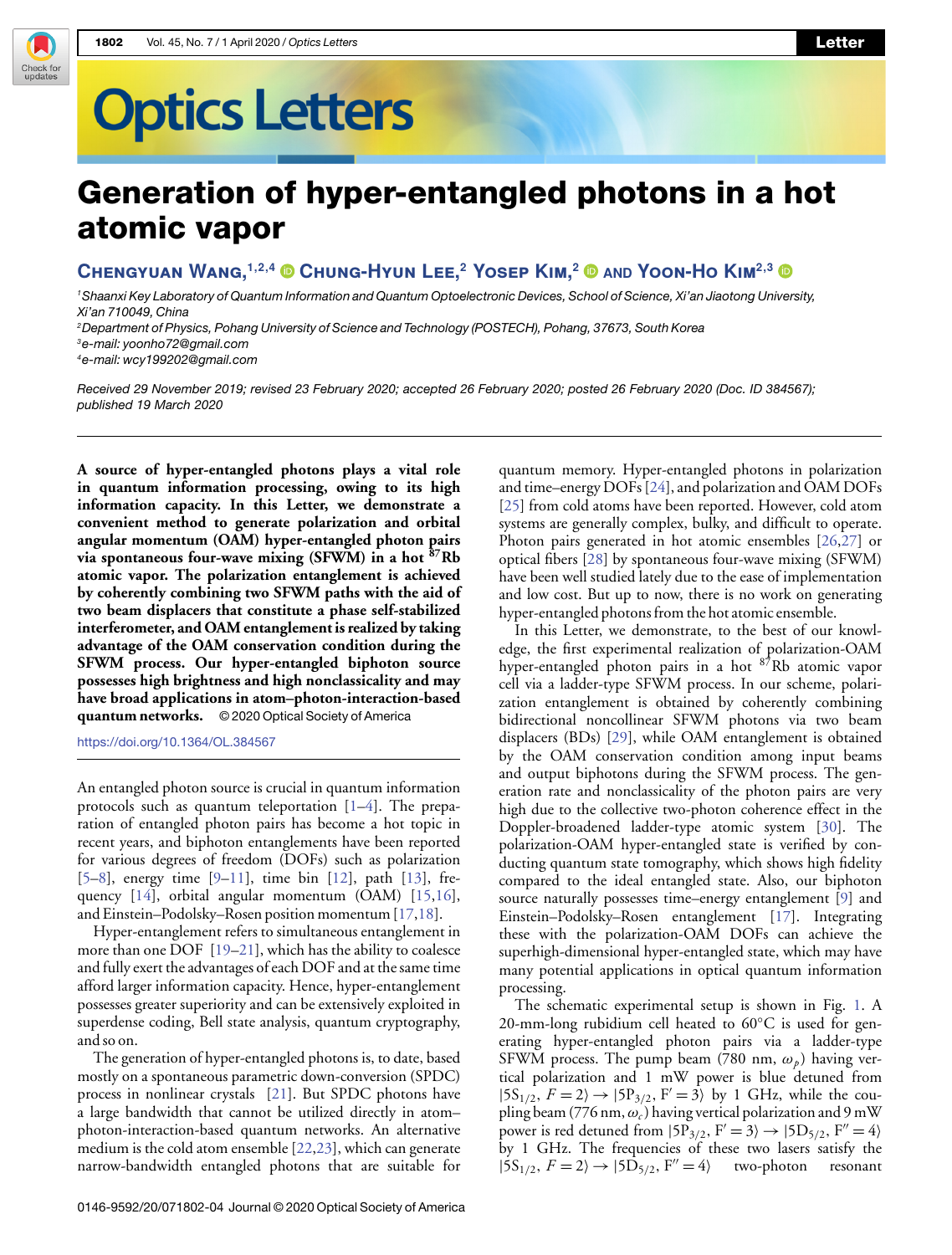<span id="page-1-0"></span>

Fig. 1. (a) Energy level and (b) experimental setup for generating hyper-entangled photon pairs. SMF, single-mode fiber; FC, fiber collimator; PBS, polarizing beam splitter; H, half-wave plate; *Q*, quarter-wave plate;  $f$ , lens with focal length of  $f = 400$  mm; VPP, vortex phase plate;  $P_a$ ,  $P_b$ , *P*<sub>c</sub>, and *P*<sub>d</sub> are the phase patterns of the VPP for measuring |*G*), |*R*), 1/√2(|*G*) + |*R*)), and 1/√2(|*G*) − *i*|*R*)) modes, respectively; BD, beam displacer.

condition [\[9\]](#page-3-4). The pump beam and coupling beam are collinear and counter-propagating with each other. Horizontally polarized anti-Stokes photons (776 nm,  $\omega_{as}$ ) and Stokes photons (780 nm,  $\omega_s$ ) are spontaneously generated from path 1 (P<sub>1</sub>) and path 2  $(P_2)$  in the phase-matched direction and are collected with a 1.5◦ angle relative to the pump and coupling beams. Two half-wave plates  $\rm H_3$  and  $\rm H_4$  are set at 45 $^{\circ}$  and put in  $\rm P_1$  to convert the  $\omega_{as}$  and  $\omega_s$  photons into vertical polarization. Biphotons from  $P_1$  and  $P_2$  are then perfectly overlapped by  $BD_1$  and  $BD_2$ after aligned in parallel propagation by means of two lenses ( *f* ) placed at distances of 400 mm relative to the center of the atomic cell. This structure can form a phase-insensitive interferometer, and there is no need to lock the phase between the two paths [\[29\]](#page-3-22). With this setup, we successfully generate hyper-entangled photon pairs in the polarization and OAM DOFs. The basic principles are described in detail below.

First let us concentrate on the generation of polarization entanglement. There are several common methods to generate atomic-ensemble-based polarization entangled biphotons. For instance, taking advantage of multiple spin angular momentum (SAM) transition channels during the SFWM process [\[25\]](#page-3-18) can directly generate a polarization entangled state. But this method generally generates a non-maximum entangled state due to the asymmetric transition channels. Utilizing right-angle geometry between pump lasers and SFWM biphotons [\[24\]](#page-3-17) can generate a maximum entangled state. However, large pump beam power is needed, and the photons' generation rates are relatively low in such schemes. Combining two separate SFWM pathways with a Mach–Zehnder interferometer [\[5,](#page-3-2)[31\]](#page-3-24) can efficiently generate a maximum entangled state, but this scheme needs an additional laser to retain phase stability, which adds to the system complexity. Recently, Yu *et al.* successfully generated polarization entangled biphotons from the cold atomic ensemble by using two BDs to combine two separate SFWM pathways. There is no need to lock the phase between two SFWM biphoton propagation paths on account of the symmetrical structure [\[29\]](#page-3-22). In this work, we adopt this method for the polarization entanglement preparation.

<span id="page-1-2"></span>As shown in Fig. [1,](#page-1-0) horizontally polarized photon pairs transmit through the two polarizing beam splitters (PBSs), while vertically polarized photons are reflected and filtered by PBSs. The polarization DOF biphoton states after the PBSs can be expressed as  $|\psi\rangle_{P_1} = |H\rangle_{\text{as}, P_1} |H\rangle_{\text{s}, P_1}$  and  $|\psi\rangle_{P_2} = |H\rangle_{\text{as, }P_2} |\dot{H}\rangle_{\text{s, }P_2}$ . We change both the  $\omega_{\text{as}}$  photons and  $\omega$ <sub>s</sub> photons in  $P_1$  to vertical polarization by setting  $H_3$  and  $H_4$  at a 45 $\circ$  angle, then make  $P_1$  and  $P_2$  coherently superposed by  $BD_1$  and  $BD_2$ . Thus, after the two BDs, the polarization entangled state is generated as

$$
|\psi\rangle_{\text{Polarization}} = \frac{1}{\sqrt{2}} \left( |H_s H_{\text{as}} \rangle + e^{2ik\Delta x} |V_s V_{as} \rangle \right), \quad \textbf{(1)}
$$

where  $k = 2\pi/\lambda$ , and  $\Delta x$  is the transverse optical path difference between  $P_1$  and  $P_2$ . If we adjust  $BD_1$  or  $BD_2$ to set  $e^{2ik\Delta x}$  to 1 or -1,  $|\psi^+\rangle = \frac{1}{\sqrt{2}}(|H_s H_{as}\rangle + |V_s V_{as}\rangle)$ and  $|\psi^{-}\rangle = \frac{1}{\sqrt{2}}(|H_s H_{as}\rangle - |V_s V_{as}\rangle)$  can be generated. Meanwhile, if we place  $H_3$  or  $H_4$  to  $P_2$  and alter the two BDs, another two bell states,  $|\phi^{+}\rangle = \frac{1}{\sqrt{2}}(|H_{s}V_{as}\rangle + |V_{s}H_{as}\rangle)$  and  $|\phi^{-}\rangle = \frac{1}{\sqrt{2}}(|H_s V_{as}\rangle - |V_s H_{as}\rangle)$ , can be obtained as well.

To generate an ideal polarization entangled state, the bidirectional noncollinear SFWM paths should be overlapped perfectly after the two BDs and the single mode fiber (SMF) coupling efficiencies for  $P_1$  and  $P_2$  should be the same. We achieve 65% fiber–fiber coupling efficiency for both  $P_1$  and  $P_2$  and then measure the two paths' coincidence counts between  $\omega_{\text{as}}$  and  $\omega_{\text{s}}$ photons separately. Figure [2](#page-1-1) shows the coincidence counts in 40 s with time-bin width  $\Delta t_{\text{bin}} = 196$  ns for  $P_1$  and  $P_2$ . The waveform likeness *L* [\[32\]](#page-3-25) can be used to characterize waveform waveform increase  $L$  [52] can be used to characterize wave<br>
similarity and is calculated as  $L = \frac{|\sum \sqrt{N_{P1}(t) N_{P2}(t)}|^2}{\sqrt{N_{P2}(t) N_{P2}(t)}}$  $\frac{1}{\sum |\mathbf{x}|}$  $\frac{N}{Np_1(\tau)} \times \sum |\sqrt{Np_2(\tau)}|$  $\frac{1}{Np_2(\tau)}$ <sub>2</sub>, where  $N_{P1/P2}(\tau)$  is the coincidence value at time  $\tau$ . Biphoton waveform likeness between Figs. [2\(a\)](#page-1-1) and [2\(b\)](#page-1-1) is  $L = 98.8\%$ , indicating that the amplitudes between the  $|HH\rangle$  and  $|VV\rangle$ components in Eq. [\(1\)](#page-1-2) are balanced. The maximum crosscorrelation functions  $g_{s,as}^{(2)}(\tau)$  for both paths are measured to be  $250 \pm 16$ . Supposing the autocorrelation functions for both  $\omega_s$  and  $\omega_{as}$  photons are  $g_{s,s}^{(2)}(0) = g_{as,as}^{(2)}(0) = 2$  [\[5\]](#page-3-2), we can obtain  $[g_{s,as}^{(2)}(\tau)]^2/[g_{s,s}^{(2)}(0)g_{as,as}^{(2)}(0)] = (1.56 \pm 0.39) \times 10^4$ . This value strongly violates the Cauchy–Schwarz inequality  $[g_{s,as}^{(2)}(\tau)]^2/[g_{s,s}^{(2)}(0)g_{as,as}^{(2)}(0)] \le 1$  and manifests the high

<span id="page-1-1"></span>

Fig. 2. Coincidence counts are measured with 40 s collection time for path 1 (2) when path 2 (1) is blocked.  $\tau$  represents the relative time delay between anti-Stokes photons and Stokes photons. The crosscorrelation functions for both paths are  $250 \pm 16$ , which violate the Cauchy–Schwarz inequality by a factor of  $(1.56 \pm 0.39) \times 10^4$ , indicating the high nonclassicality of the biphoton source. The biphoton waveform likeness between (a) and (b) is 98.8%.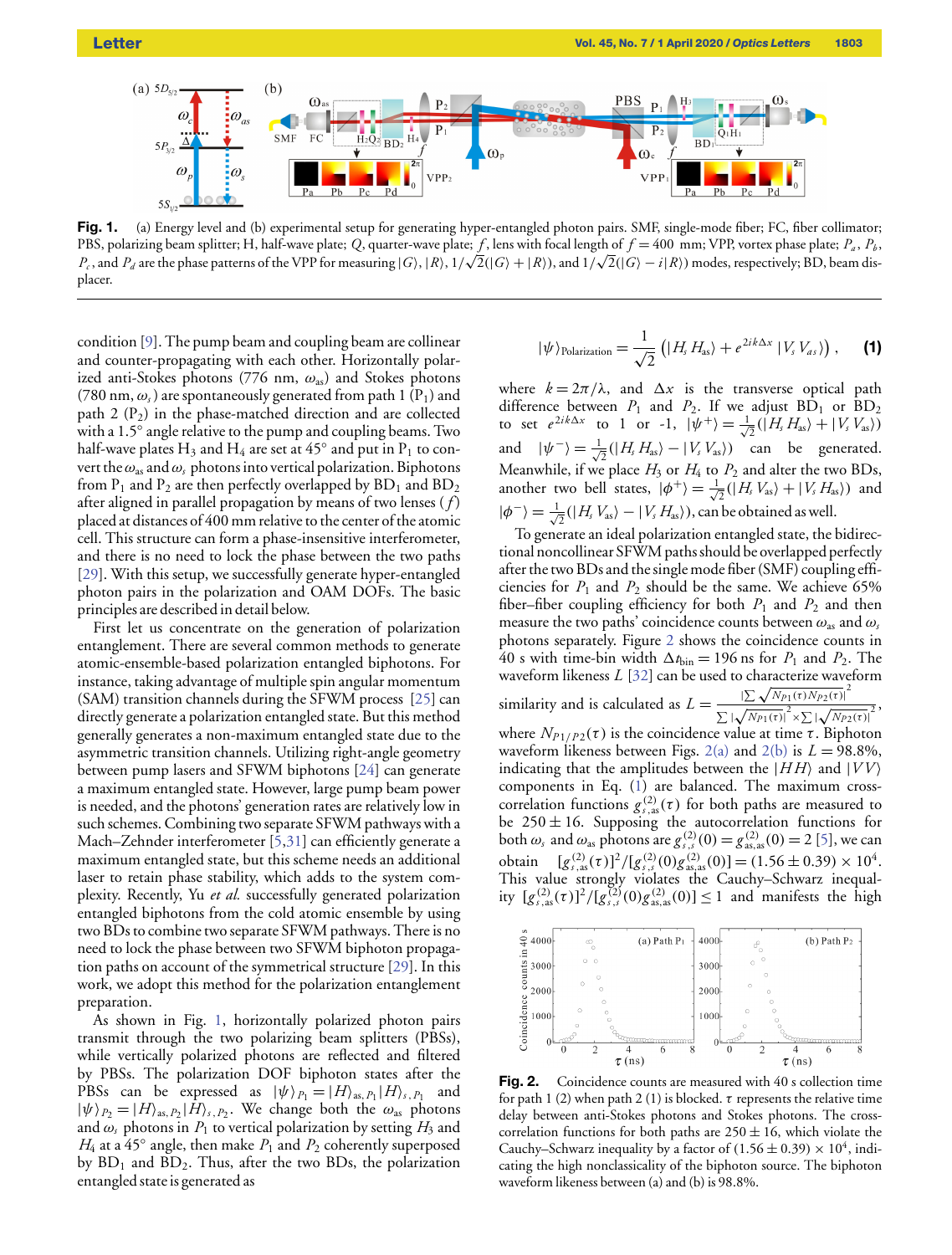nonclassicality of our biphoton source. From the data, we can also see that the photon pair's generation rate is about 7000 pairs/s (considering the total collection efficiency of about 20% in our system). The high photon pair generation rate of such a SFWM process is due to the superradiant effect in the Doppler-broadened atomic ensemble [\[30\]](#page-3-23).

After noting that the two paths' biphotons are identical, we adjust BD<sub>2</sub> to set  $e^{2ik\Delta x} = 1$  or  $e^{2ik\Delta x} = -1$  in Eq. [\(1\)](#page-1-2). Then we can obtain two polarization entangled states:

$$
|\psi^{+}\rangle_{\text{Polarization}} = \frac{1}{\sqrt{2}} (|H_{s}H_{as}\rangle + |V_{s}V_{as}\rangle), \tag{2}
$$

$$
|\psi^{-}\rangle_{\text{Polarization}} = \frac{1}{\sqrt{2}} (|H_{s}H_{\text{as}}\rangle - |V_{s}V_{\text{as}}\rangle). \tag{3}
$$

OAM entanglement of the photon pairs is illustrated in the following. In general, a light beam carrying OAM can be described by the Laguerre–Gaussian (LG<sub>PL</sub>) function under cylindrical coordinates. Here *P* (*L*) refers to the radial (azimuthal) number. In our experiment, we consider only the case of  $P = 0$  (LG<sub>0L</sub>). During the SFWM process, the total OAM among input beams and output biphotons should be conserved [\[16\]](#page-3-10), i.e.,

$$
m_p + m_c = m_s + m_{\rm as}, \qquad \qquad \textbf{(4)}
$$

where  $m_p$ ,  $m_c$ ,  $m_s$ , and  $m_{\text{as}}$  represent OAM values for pump beam, coupling beam,  $\omega_s$  photons, and  $\omega_{as}$  photons, respectively. If  $m_p = m_c = 0$ , the biphotons generated by SFWM will be in the OAM entangled state

$$
|\Psi\rangle = C \sum_{m=-\infty}^{+\infty} \gamma_m |m_s\rangle |m_{as}\rangle, \tag{5}
$$

where C is the normalized coefficient, and  $\gamma_m$  is the relative weight of different OAM states.

In our experiment, both pump and coupling beams carry zero OAM ( $m_p = m_c = 0$ ). For simplicity, we consider only  $m<sub>s</sub> = 0$  and  $m<sub>s</sub> = 1$  modes for the  $\omega<sub>s</sub>$  photons and  $m<sub>as</sub> = 0$  and  $m_{\text{as}} = -1$  modes for the  $\omega_{\text{as}}$  photons. *G*, *R*, and *L* are used in the following to represent the OAM states 0,  $\hbar$ , and  $-\hbar$ , respectively. Thus, the two-dimensional OAM entangled state can be written as

<span id="page-2-0"></span>
$$
|\psi\rangle_{\text{OAM}} = \frac{1}{\sqrt{1 + \alpha_1^2}} \left( |G_s G_{\text{as}} \rangle + \alpha_1 |R_s L_{\text{as}} \rangle \right). \tag{6}
$$

Because the  $\omega_s$  and  $\omega_{as}$  photons are counter-propagating, it is more convenient to express the OAM state in two detectors' reference frames, and then Eq. [\(6\)](#page-2-0) can be rewritten as

$$
|\psi\rangle'_{\text{OAM}} = \frac{1}{\sqrt{1 + \alpha_1^2}} \left( |G_s G_{\text{as}} \rangle + \alpha_1 |R_s R_{\text{as}} \rangle \right). \tag{7}
$$

To sum up, the biphoton source in our scheme is therefore in the polarization-OAM hyperentangled state

$$
|\psi\rangle = |\psi^{\pm}\rangle_{\text{Polarization}} \otimes |\psi\rangle_{\text{OAM}}^{\prime}.
$$
 (8)

To completely characterize the entangled states, we conduct quantum state tomography with the maximum likelihood estimation method to determine the density matrices for both polarization DOFs and OAM DOFs.

As shown in Fig. [1,](#page-1-0) four wave plates  $(Q_1, H_1, Q_2, H_2)$  and two PBSs are placed at  $\omega_s$  and  $\omega_{\text{as}}$  collection paths to execute quantum state tomography measurement in the polarization DOF. We obtain 16 values (each value is from the total coincidence counts with 4 ns coincidence window in 30 s collection time) by projecting each photon into the four bases:  $|H\rangle$ ,  $|V\rangle$ ,  $|D\rangle = 1/\sqrt{2}(|H\rangle + |V\rangle)$ , and  $|R\rangle = 1/\sqrt{2}(|H\rangle - i|V\rangle)$ . Figure [3](#page-2-1) is the graphical representation of the reconstructed density matrix, where (a) and (b) show the real and imaginary parts, respectively, of  $|\psi^{+}\rangle_{\rm Polarization}$ , while (c) and (d) are the real and imaginary parts, respectively, of  $|\psi^{-}\rangle_{\rm Polarization}$ . From the reconstructed density matrix  $\rho_0$ , the fidelity  $F = Tr(\sqrt{\sqrt{\rho_1}\rho_0\sqrt{\rho_1}})^2$ compared to the corresponding maximally entangled state  $\rho_1$  can be calculated. We obtain a fidelity of 95.8% (95.7%) for  $|\psi^{+}\rangle_{\text{Polarization}}$  ( $|\psi^{-}\rangle_{\text{Polarization}}$ ) to the ideal Bell state  $|\Psi^+\rangle = \frac{1}{\sqrt{2}}(|HH\rangle + |VV\rangle)$   $(|\Psi^-\rangle = \frac{1}{\sqrt{2}}(|HH\rangle - |VV\rangle)).$ The biphotons are entangled when the concurrence (C) value satisfies the  $0 < C < 1$  condition [\[33\]](#page-3-26). From the corresponding density matrix, we obtain  $C = 0.925 \pm 0.005$  for  $|\psi^{+}\rangle_{\rm Polarization}$ and  $\dot{C} = 0.951 \pm 0.004$  for  $|\psi^{-}\rangle_{\text{Polarization}}$ . From the results above, we confirm that our biphoton source is polarization entangled.

To verify OAM entanglement, we also perform quantumstate tomography by projecting each photon in different OAM measurement bases with the aid of vortex phase plates (VPPs) (VPP-1b, RPC Photonics Corp.) and SMFs. The four mea-√ surement bases are chosen as  $|G\rangle$ ,  $|R\rangle$ ,  $1/\sqrt{2}(|G\rangle + |R\rangle)$ , and  $1/\sqrt{2}(|G\rangle - i|R\rangle)$ . The phase patterns for measuring these four bases are shown in Fig. [1](#page-1-0) as  $P_a$  ,  $P_b$  ,  $P_c$  , and  $P_d$  , correspondingly [\[34\]](#page-3-27). The margin area of the VPP containing no phase  $(P_a$  pattern) can be employed to measure the  $|G\rangle$  mode. The center of the VPP  $(P_b \text{ pattern})$ , where the phase singularity

<span id="page-2-1"></span>

Fig. 3. Reconstructed density matrix for polarization entangled states  $\ket{\psi^+}$ Polarization and  $\ket{\psi^-}$ Polarization. (a), (b) Real part and imaginary part, respectively, of  $|\psi^{+}\rangle_{\mathrm{Polarization}}$ ; (c), (d) real part and imaginary part, respectively of  $|\psi^{-}\rangle_{\text{Polarization}}$ . The fidelity of  $|\psi^{+}\rangle_{\text{Polarization}}$  $(|\psi^{-}\rangle)_{\text{Polarization}}$ ) to the ideal Bell state  $|\Psi^{+}\rangle = \frac{1}{\sqrt{2}}(|HH\rangle + |VV\rangle)$  $(|\Psi^{-}\rangle = \frac{1}{\sqrt{2}}(|HH\rangle - |VV\rangle))$  is measured to be 95.8 % (95.7 %). All experimental data are raw data without error corrections.